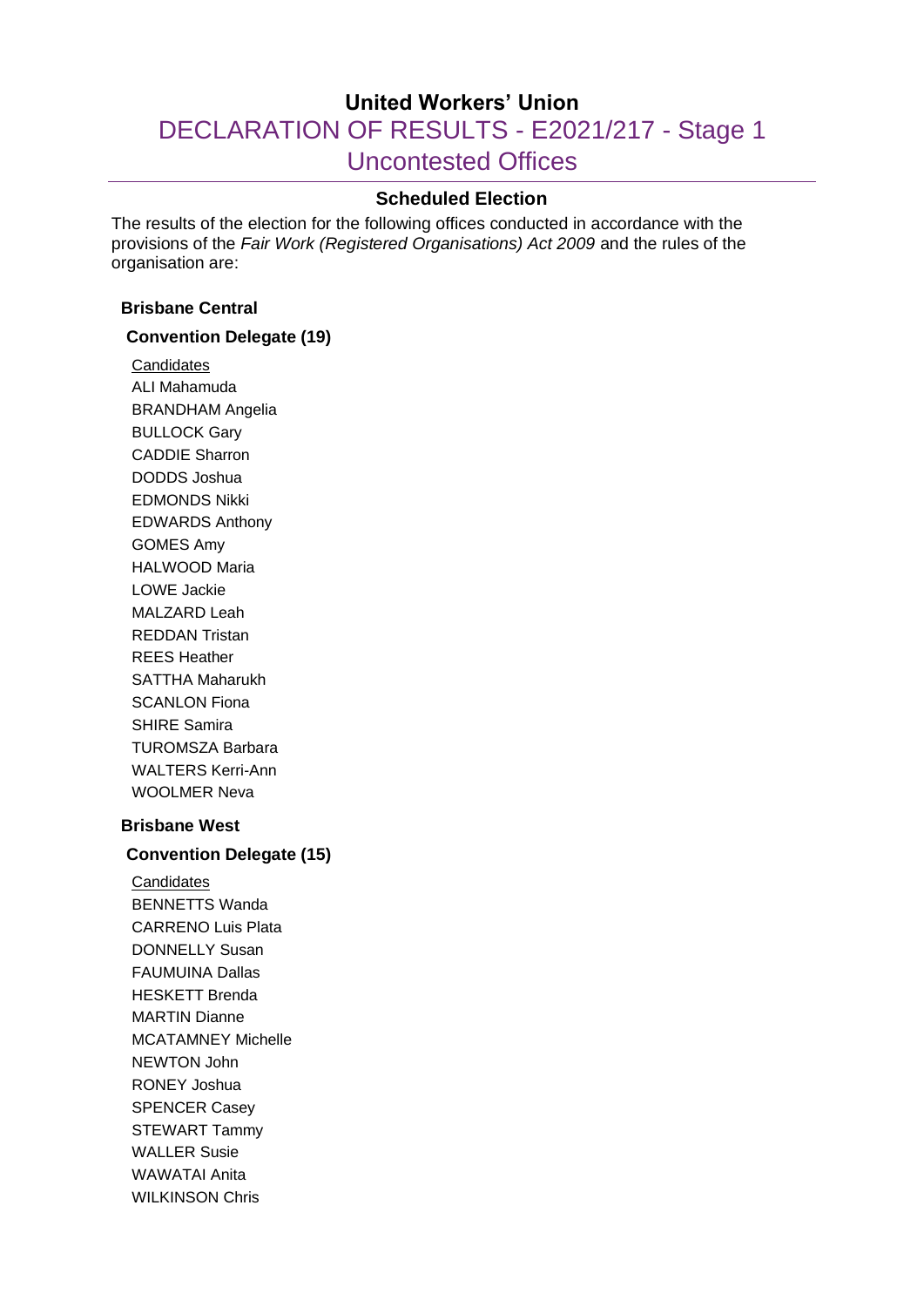#### WOLLAND Kirsty

#### **Central Adelaide**

#### **Convention Delegate (19)**

**Candidates** AILLAPAN Adriana CHOUDHURY Kaustav CHRISTIE Deborah CRATHERN Paul EDWARDS Annette GBALA Grace GIBBS Nykita GOUNDER Suzanne LABRUM Samantha LAO I Chou MENDT Ashley MENEAUD Deirdre PNEVMATIKOS Demi SANDHU Jasiit SLATER Helen WATTS Trish WILSON Julie WINKLER Bernd WOLFGANG KLEINGELD Tasman

# **Central Australia**

#### **Convention Delegate (30)**

**Candidates** ANESBURY Sharon ANGELES Joanne CASIMIRO-BRANCO Maria CASTLE Shannon COLLINS Michael EARLY Erina EDWARDS Jodie ELEY Scott FANNING Peter John FITZGERALD Ben FRIPP Nerissa GEHAN Kay HARRISON Stephanie HAYTON Jonas JELLY Peter KNOX Lorinda LAUGHTON Malcolm LAWARDORN John LOCKER Kylie MCGRATH Stuart MCINTOSH Tonie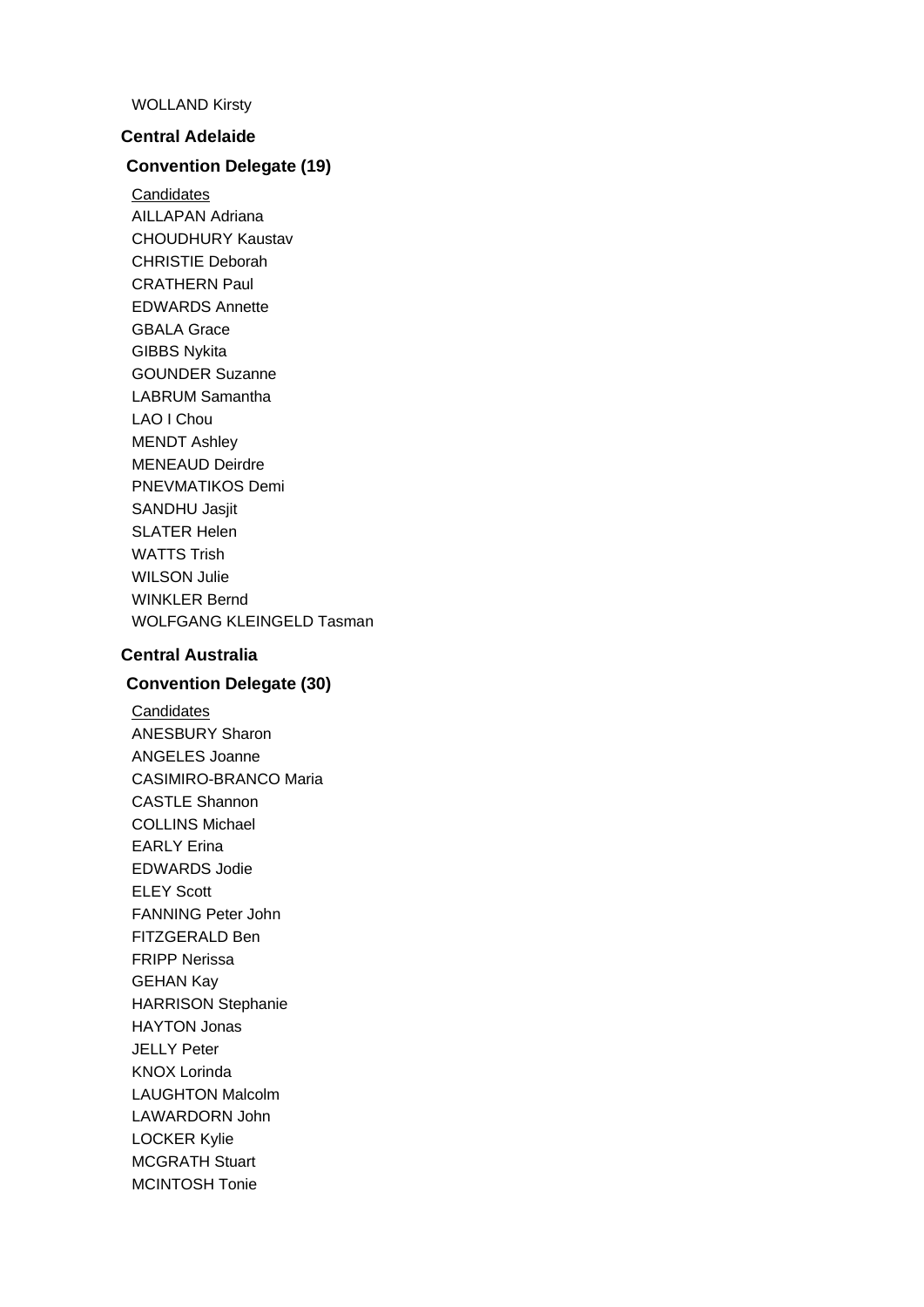PICKHAVER-TUPE Tanya PLANT Jane SWAINSTON Maree TAVOKAI Livia TAYLOR Sheralee TILBROOK Peter WANN Kerrie WILLIAMS Janet YOUNG June

## **Eastern Victoria**

## **Convention Delegate (11)**

**Candidates** BARRASS Darren BRYCE Jeff BYRNE Marilyn COLSON Jane DENT Derek HOWIE Steve JONES Andrew NORRIE Tammy RAMSTEIN Michael STAINES Robert TEO Shara

# **Logan and Bayside**

# **Convention Delegate (17)**

**Candidates** BARNES Anthony BELL Sharon BURNS Debra CARMODY John FINDEN Jocelyn LAVELLE Bindi LEAF Tracey LENTAKIS Nicholas LIMPUS Wanita O'GORMAN Melanie O'REILLY Vanessa REVILL Linda ROSS Benjamin SAY Kathryn STEELE Colleen TAGALOA Seia WHEATLEY Paula

# **Melbourne East Convention Delegate (14)**

**Candidates**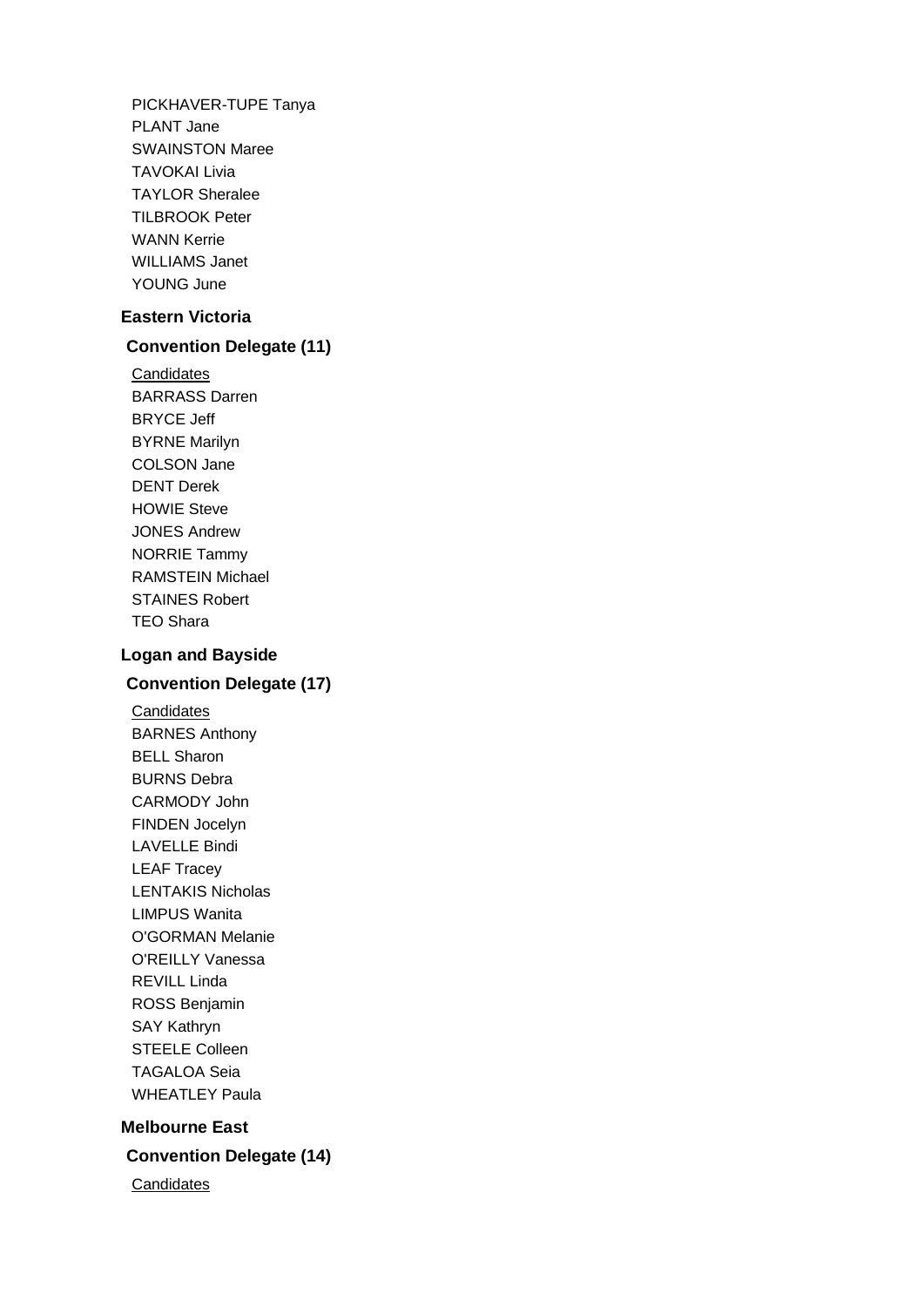BOKHAZI Katia CAPICCHIANO Anthony DICK Adel GREY Kylie GUNNING Carol JOHANSSON Fusifala KENNEDY Tim NGUYEN Quynh ORR Paul PHIPPS Geoff ROWELL Zoe SENYUVA Sami SNOWBALL Alex STEVENSON Marciel

# **Melbourne North West**

#### **Convention Delegate (22)**

**Candidates** ABDILLAHI Mohammed AYUEN Gabriel BUNKER Karen COCHRANE Lesley FLOROS Sofia HEARD Olisa HILDEBRAND Marcus KILIC Suzan LANYON Janell MAHAKI Bruce MCBRIDE Paul NIKOLOVSKI David PHAM Minh PINGSOPA Payao ROBERTS Sam SERY Nabil SFETKAS Popi SMITH Zac TOMASINI Zachary TULILO Tasi UPPAL Jaswinder WRIGHT Jackson

# **Melbourne South East**

# **Convention Delegate (19)**

**Candidates** ACESKI Sacha ASTUTI April ATHUKORALA Udara ATKIN Mark BEATTIE Andrew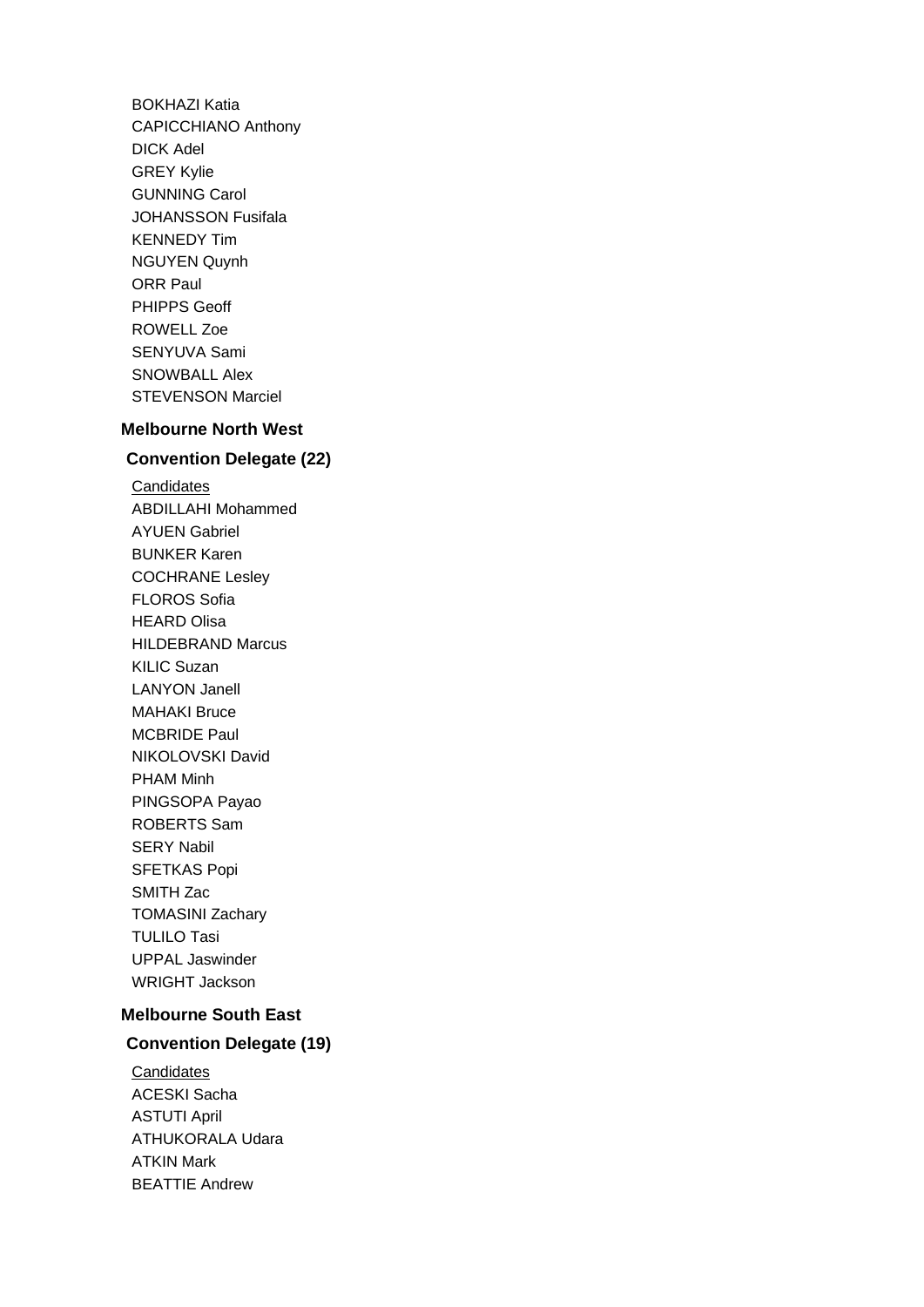BOSANQUET Helen CSEKE Andrew GAL Steven GOVINDAPALA Anusha HEWITT Joyce HUNG TRAN Vi LIDSEY Tracey MCKENZIE Melinda RICHARDSON Paul SINKALA Juba SZALAY Susan TIENG Sreyvuth URIAO-TOU Tatini VARCOE Daniel

## **Melbourne South West**

# **Convention Delegate (14)**

**Candidates** GALIZA-PUA Agnes HEREKUIHA (NEE BARLOW) Maria LEAUPEPE-FROST Voka MARETT Jillian MERCIECA Jane MOASE Godfrey MORAN Jami PONGA Leeanne REDFORD Ben SENEVIRATNE Alwin SHORT Jason TEHIKO Fraser WILDE Kaylene WORTHING Kirra

## **Melbourne Central**

#### **Convention Delegate (9)**

**Candidates** ARTHUR David BEYNON Imogen CINANNI Caterina ENTWISLE Suellen FONG Ying Wai (Benny) GUINAN Randolph JOHNSON Jane KERIN Emma MUJKIC Dario

#### **Moreton Bay**

**Convention Delegate (14)**

**Candidates**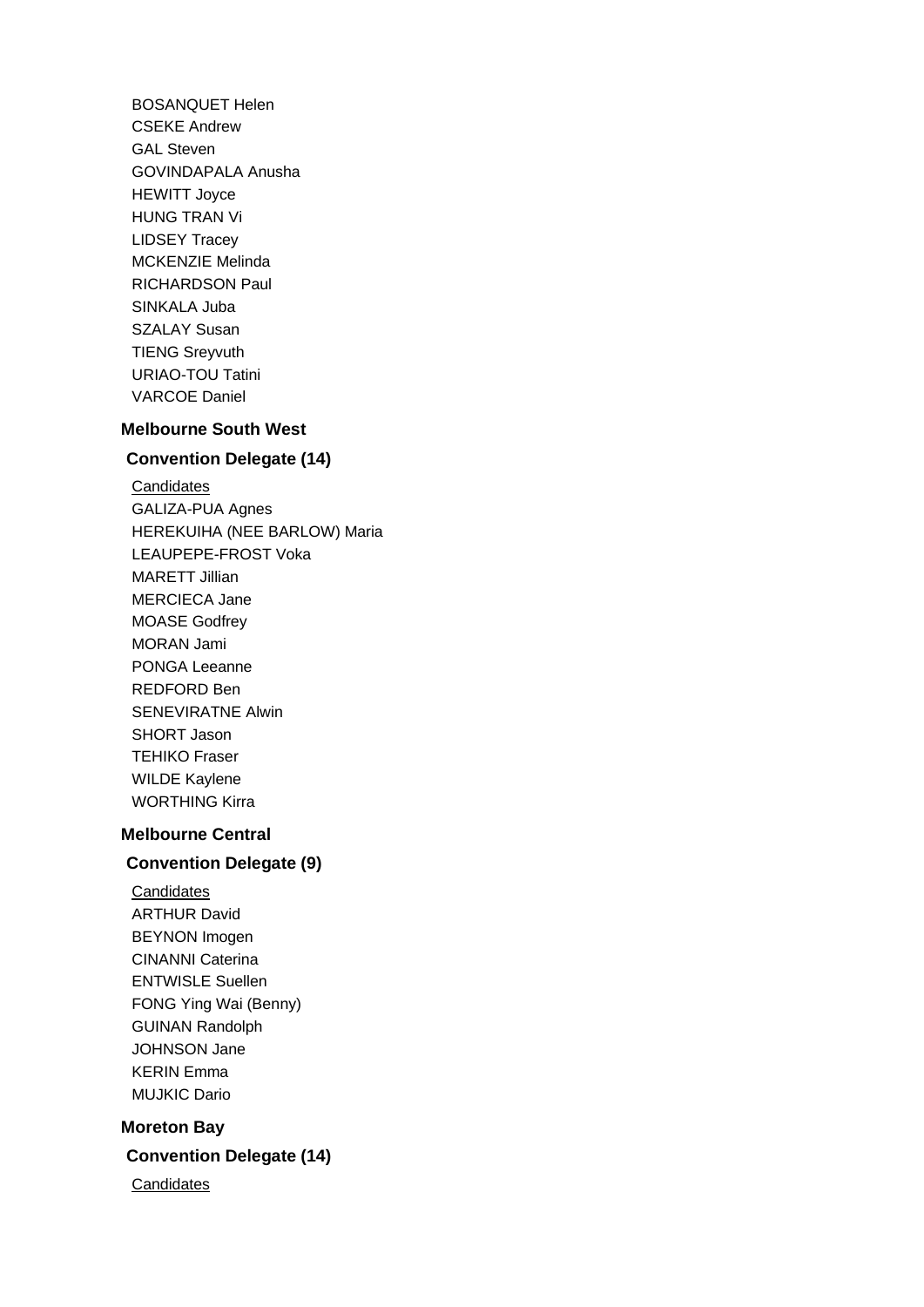BUTCHER Maree CHISHOLM Dean COULSTON Juanita DAVIES Kerrie DE ROY Ben GAMBLE Donna GARCIA Peter JACKSON Heather JOHNSTON Daniel LORD Delia RHODES-BATES Jamie TURNER Angela VASS Jodie WALDEN Christy

# **North Queensland**

#### **Convention Delegate (23)**

**Candidates** BEATSON Angela BESSANT Tracey BOYDEN Stacey BRENNAN Matthew DALE-EXELBY Rebecca DEWEY Amanda DREW Kay DUNN Sara FORMICA Michael GARNETT Emily GERHARDT Jan GIBSON Melissa-Maree GRANT Wilma HEYCOX Rowena KHAN-ARUMUGAM Nazneen LEIGHTON Marnie MCCOMBE Tereena MCCORMACK Mark MUALAULAU Asena NEVILLE Tiana PIRIE Sasha PROCTOR Tracey WYNNE Deborah

#### **Northern New South Wales and Gold Coast**

## **Convention Delegate (19)**

**Candidates** BARBER Judith BOURKE Shanon CAMPBELL Paula COLES Kristin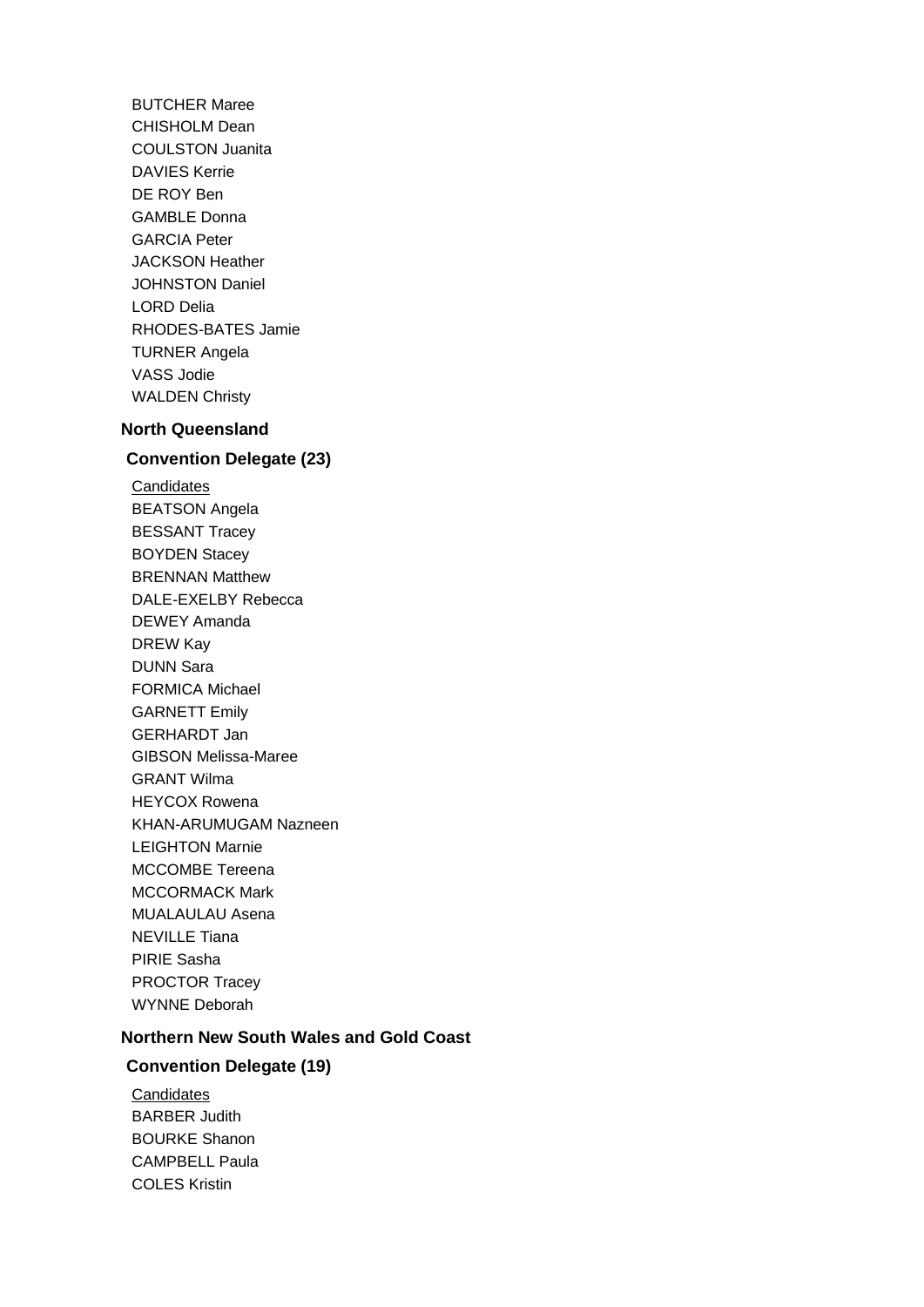DOWDEN Joel GANDINI Frank HARMER Charles HORA Anuj ISMAEL Malachi JOHNS Sarah MATHER Vanessa MILNE Claire QUILL Adam REED Kirsty ROGERS Tania SMITH Mandy STRATTON Emma SUTHERLAND Amanda WHAANGA Le'vonne

#### **North Adelaide**

# **Convention Delegate (19)**

**Candidates** GHAMRAWI Mira HAV Mengkea HERSCHAUSEN Tamika HOLLAND Justin JOHNSON Justine JONES Stephanie JONES Suzana KIMBER Elizabeth MAY Curtis MCCULLOCH John-Paul MOUTOU Marie NGANGA Mumbi NJUTHI Jefferson REEVES David SCHLIWA Leanne SHARMA Ram TOMES Graham TSIMOPOULOS Arthur WARNER Christine

#### **South Adelaide and the Hills**

#### **Convention Delegate (16)**

**Candidates** AHUMADA Ricardo BIRKIN Alex COLLINS Jane DAY Megan DHAMALA Rewati (Ray) FALCONER Evelyn FALLON Andrew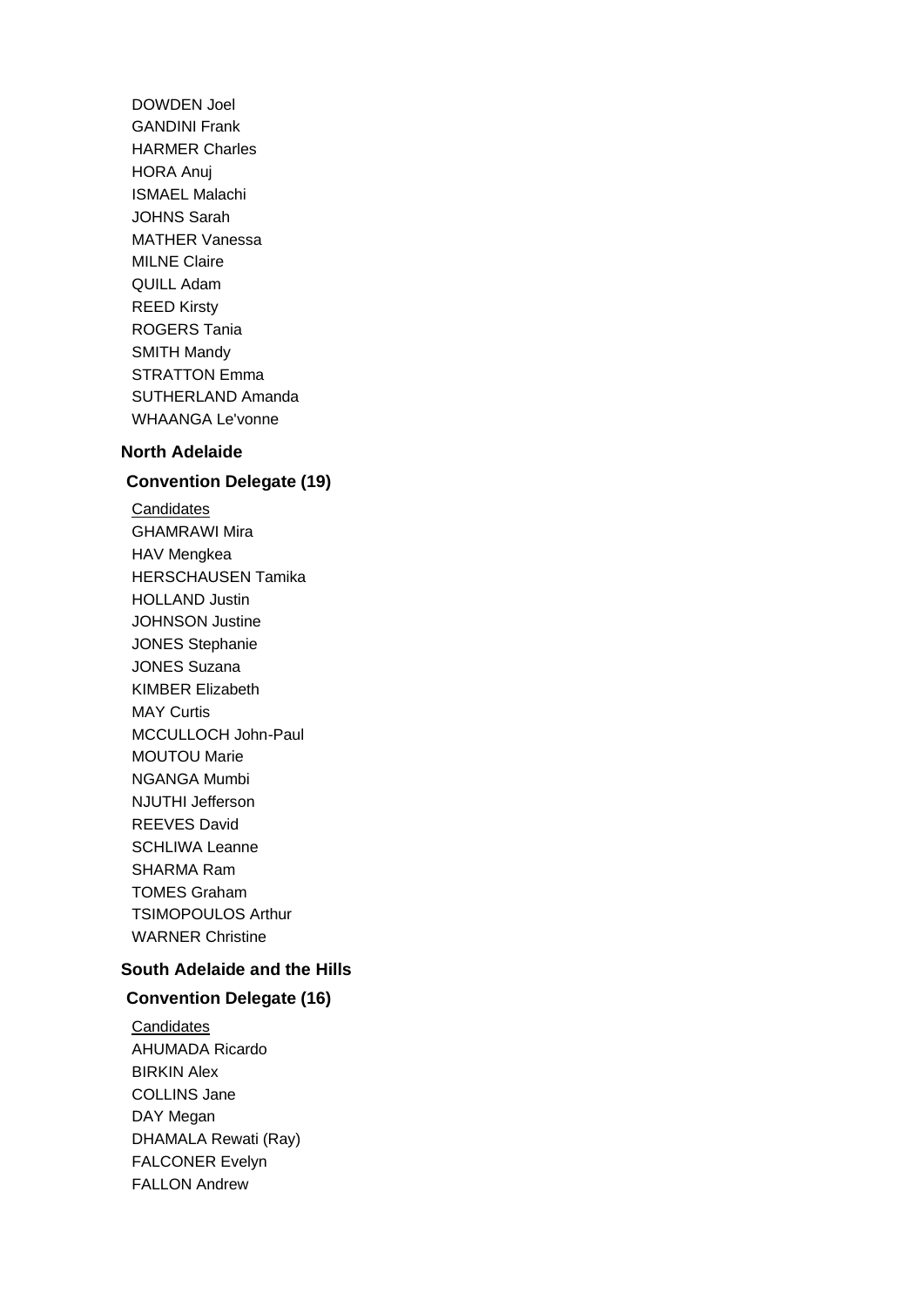HART Jonathan KUMAR Rajinder MOURITS Amanda PARKER Sherryn PATERSON Jennifer PIRO Jacob PLANT Helen SHRESTHA Rajnesh SRAGG Despina

## **Southern New South Wales**

# **Convention Delegate (17)**

**Candidates** ADAM Laura CASSAR Meaghan CHACON RAMOS Felipe DEMA Karma DUFF Cassandra HANDLEY Jennifer KIDMAN Bryan LANHAM Uriah LOVE Karen MEYERS Ashley O'BRIEN Quinn PIGGOT Helen RYAN Lyndal SUTTON Daniel TAKAU Siokapesi WAGLAND Christine WALSH Simon

## **Sunshine Coast and Central Queensland**

#### **Convention Delegate (19)**

**Candidates** CLAY Sarah COCKBURN Wes DAVIES Oscar DICKINSON Stacie EVANS Michelle HAUGHTON Simon HAZARD Sarah Lea HEAVER Yolande KOEVANY Margaret KOPPEN Kaitlyn LITZOW Roslyn MORAN Karen MORANTE Sandra REDWARD Jacqueline REWALD Susan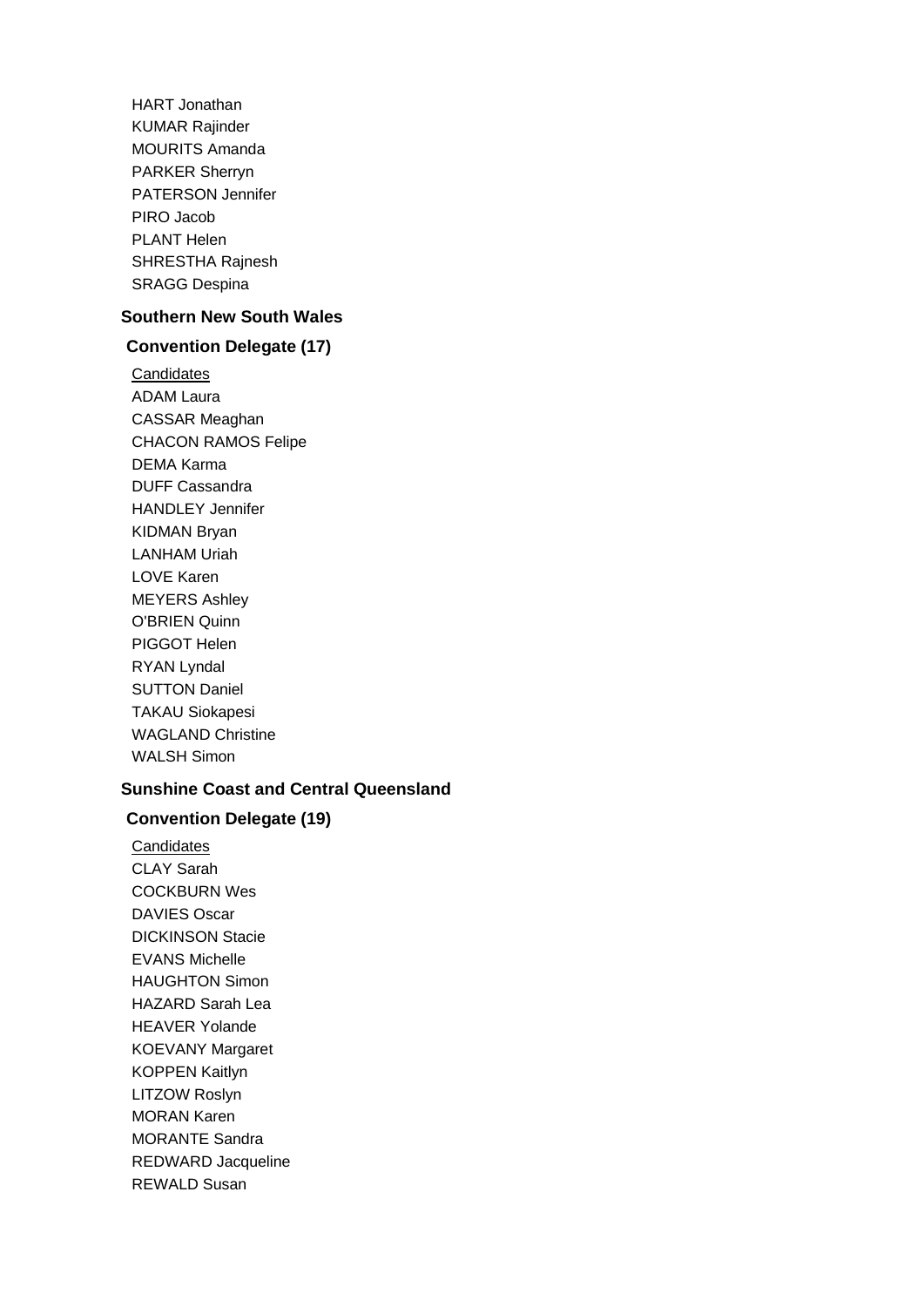SMITH Bernard STROUD Heather WARD Dianne WEISE Karen

#### **Sydney - North and Central Coast**

# **Convention Delegate (14)**

**Candidates** BELL Amy CLACK Renay GILRAY Michael GRUNDY Jane HILTON Janice KIRKBY Jeff MANNING Kellie MARTIN Moana MITCHELL Blair PERCIVAL Paul STAPLETON Belinda THOMAS David THOMAS Kerrie Maree WATSON Linda

#### **Sydney - North West**

# **Convention Delegate (20)**

**Candidates** AKOT Arou CARUANA Adam DALE Rosemary DIBBS ROWBOTHAM John FAWCETT Melissa GAUNDAR Sajendra JOSEPH Abel KASSAB Fatmeh MAHARAJ Kusha Nandani MALONZO Bubbles MCCULLOCH Luke MORETON Susan MORRIS Samantha PENETITO Suzanne PRASAD Pooja ROSS William TANG XueGang VAN LANGENBURG Lanie WELLS Wanda ZELENSKI Jamie

**Sydney - South East Convention Delegate (19)**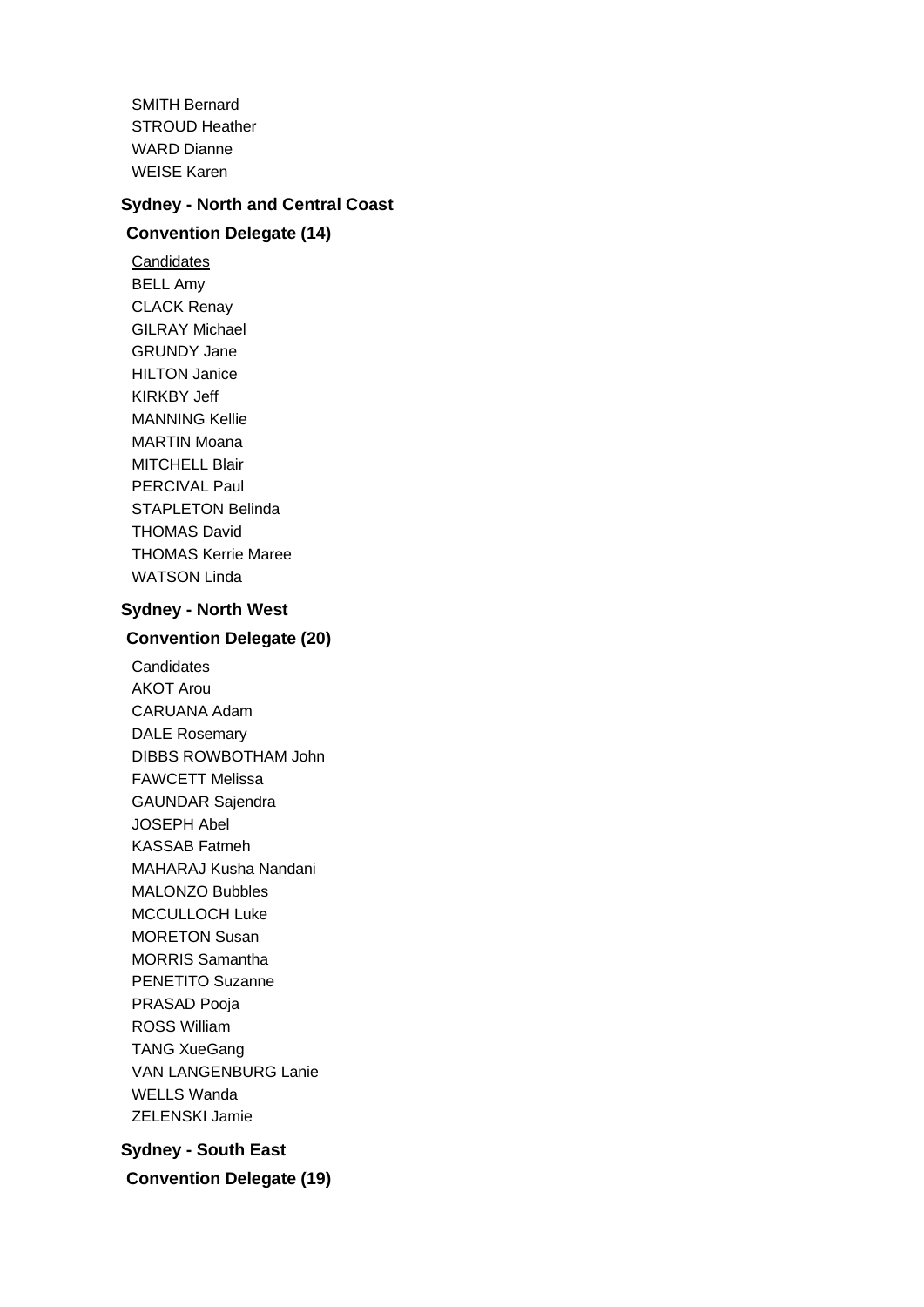**Candidates** CHANG Michelle (Ching Hua) COOREY George GARDNER Sarah GATFIELD Melanie GIBBONS Helen KIEFEL Leo KORLEVSKA Julie LO Cheong Wing (Michael) NARAYAN Rohitesh PARANTHOIENE Warren PETROVIC Milena ROE Karen ROSS Mark SCHOFIELD Jo-Anne SHIELD John SILVA Rottie Simotu WILKINSON Rosza WOOD Adam ZERBST Debbie

#### **Sydney - South West**

#### **Convention Delegate (20)**

**Candidates** BYRNE Nicole DEO Sital EVANS Neil HAZEL Karen HELETA Makelina HUGO Terry IBRAHIM Rahge KAUFANA Jamie KULPER Jonelle LIU Trevor MALAMA Elisapeta MINNS Colin NASI Ramzi NICHOLSON Jeffrey PAHULU Mereana PALOMBO Cinzia THOMAS Stanley TIMAR John VIDELA Walter WILSON Warren

# **Tasmania**

# **Convention Delegate (9)**

**Candidates** BARTELS Greg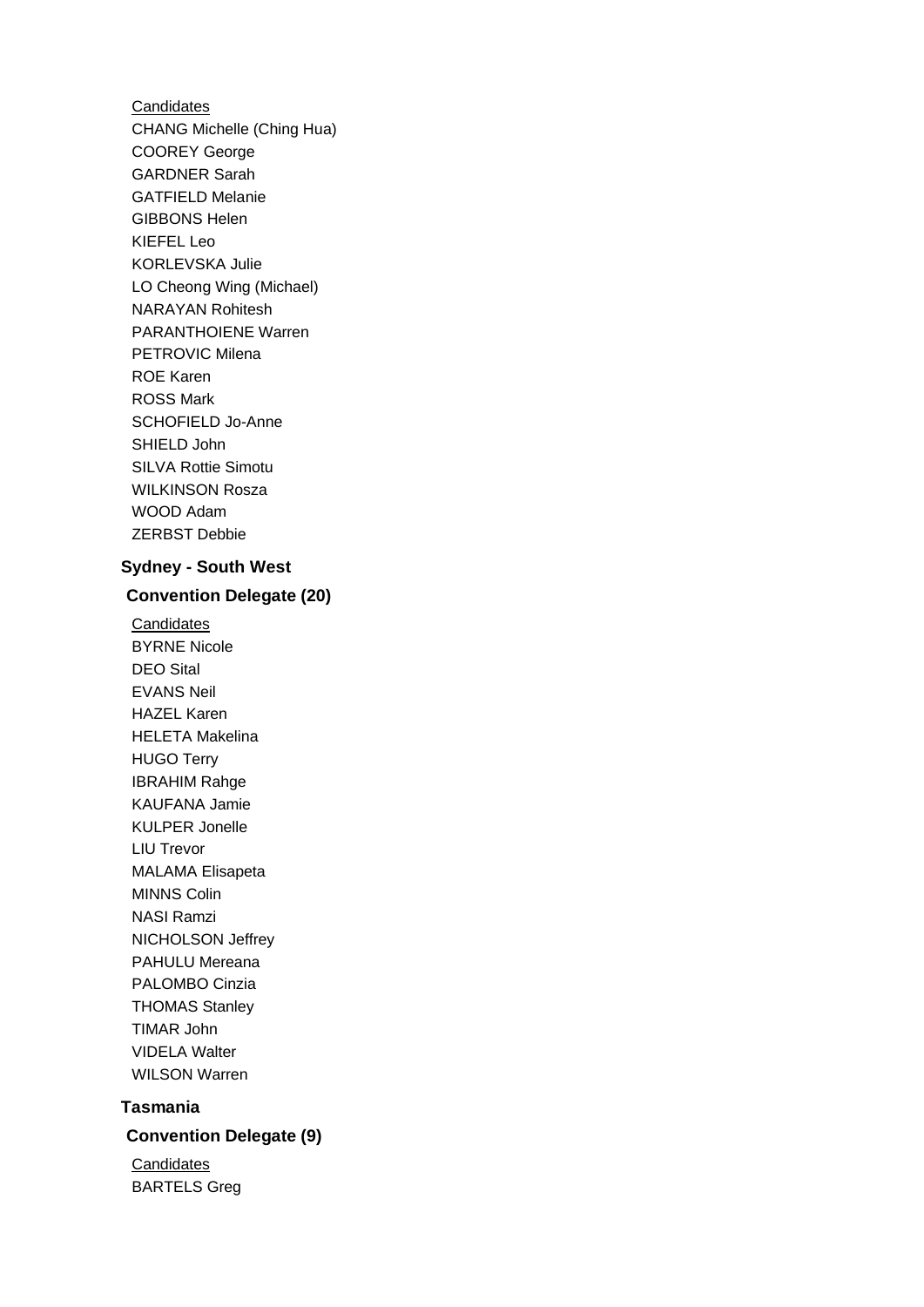DODD Matthew EDWARDS Troy HINDS Adrian PATMORE Deborah PREGNELL Philip Andrew RADFORD Stephen WEBB John WICKHAM Monique

#### **Western Australia 1**

#### **Convention Delegate (18)**

**Candidates** ARMSTRONG Jannette BRIGDEN Leslie CHERRY Michael CUMPER Kevin FRANKLIN Brett HAY Julie-Marie INNES Lynda LENHARD Sarah LORD Karma MCGRATH Stefania O'DONNELL Patrick SCULLION Sharon SHEPHERD Zach SMITH Carolyn STEWART Antoinette THAPA Pradipa WILKINSON Ashley ZAM Dechen

#### **Western Australia 2**

#### **Convention Delegate (19)**

**Candidates** ABATANIA Evelyn BELLEZA Mary Jane BOON Lucas DEY Richard HARDWICK Margaret HARRIS Bronwyn MCCORMACK Carol MCKENNA Tim MOGOUM NGME Josie MOHAMED Anwer MORGAN Kyle OYEWOPO Femi PAREDES Ninfa PRESCOTT-BROWN Kim ROBSON Tona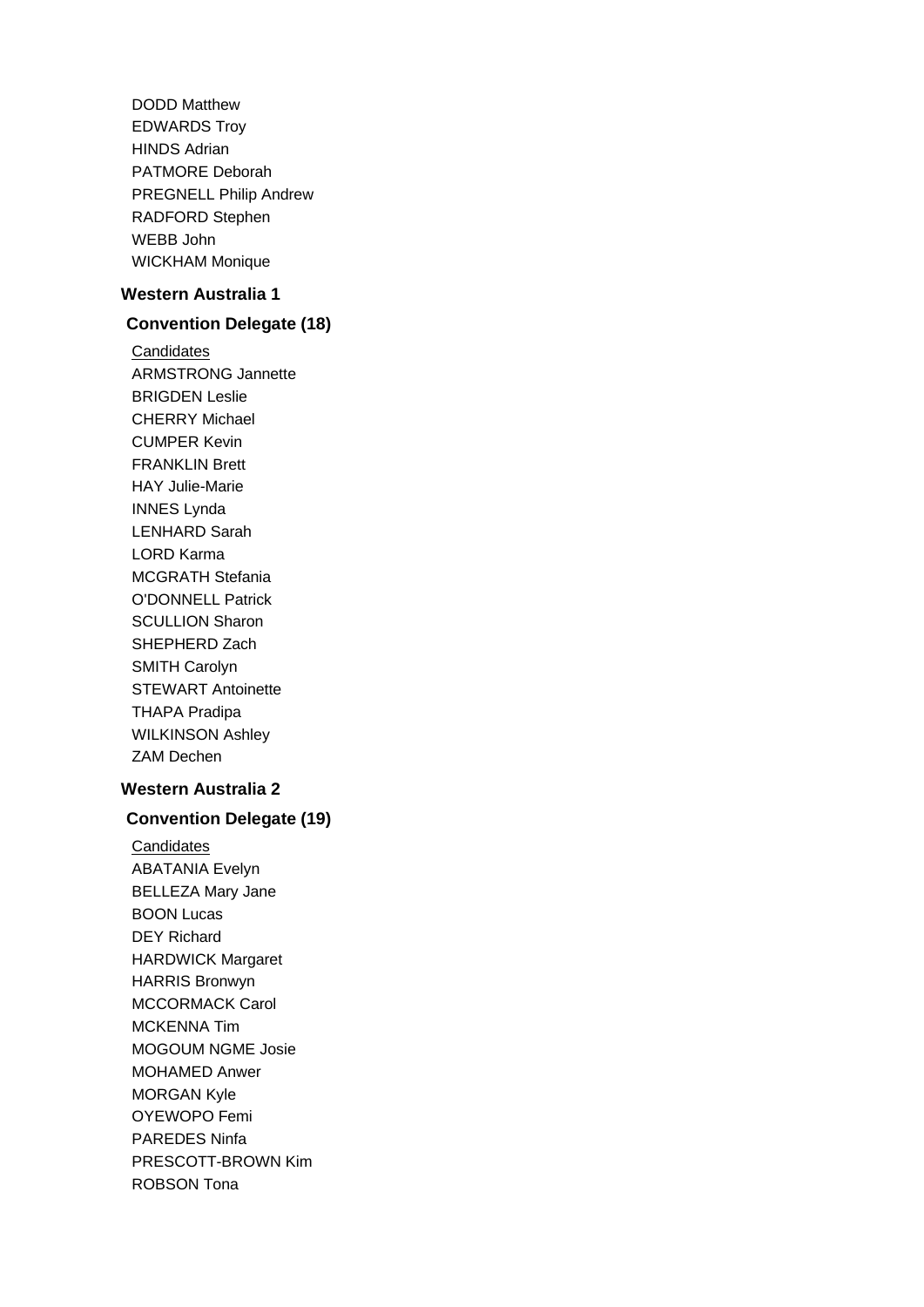RUDIGER Michael SCHRYVER Christopher SMALLWOOD Hayden WATSON Vincent

#### **Western Australia 3**

# **Convention Delegate (16)**

**Candidates** BLACKMAN WENDY BOWERS Geronima BRIGHTWELL Shirley CANHAM Naomi CRIPPS Laura GARANG John GONZALEZ Catalina HESLEWOOD Joanne MADIT Mabor PANHUYZEN Delma PULKO Gunter SCARBROUGH Virginia SCHMIDT Robert STEWART Joan THOMASON Darren VAZ Melinda

# **Western New South Wales**

# **Convention Delegate (23)**

**Candidates** BALDRY Jane BALL Christopher BLANDY Stuart CLIFF Rhonda DOUGLASS Pauline DOWNING Jack DRUSKO Wayne ELPHICK Samantha FLEMING Steven HARUN Jaunah HENDERSEN Ian HENNESSY Michelle HONEYSETT Pamela JELLESMA Tom LAWRENCE Thomas MACZKOWIACK Kerry MOORE Nigel MULLER Heather NEFF Raelene ROWYAMA Wesley SCOTT Veronica Ann